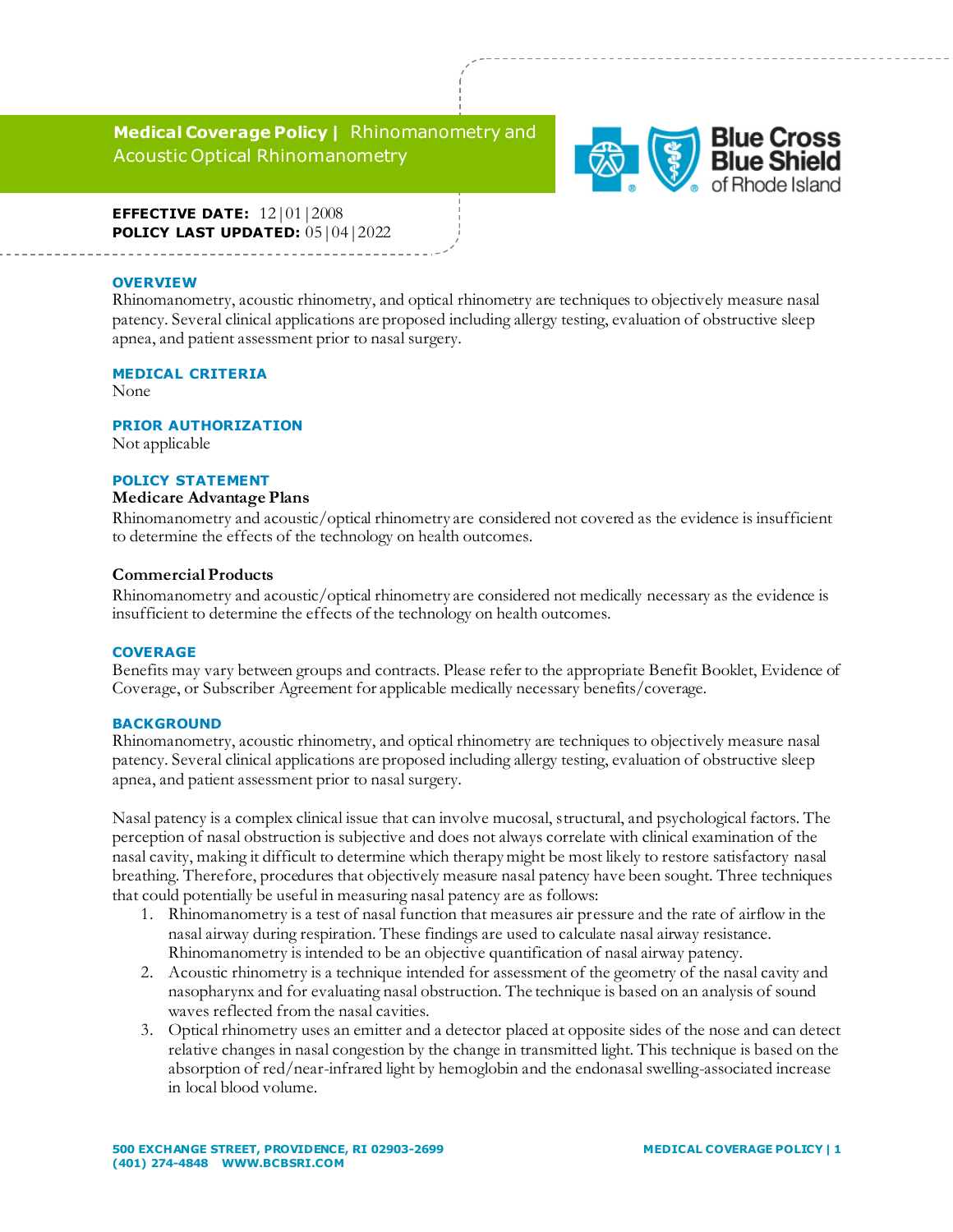Overall, the scientific evidence does not permit conclusions about the effect of rhinomanometry, acoustic rhinometry, or optical rhinometry on health outcomes. To date, no studies have been published that evaluate the clinical utility of these tests. None of the studies identified have prospectively compared patient outcomes with and without the use of one or more of these tests for any clinical condition. Therefore, the technologies are considered not medically necessary as there is no proven efficacy.

# **CODING**

# **Medicare Advantage Plans and Commercial Products**

The following code(s) is considered not medically necessary for Commercial Products and not covered for Medicare Advantage Plans:

**[92512](javascript:cptPopup()** Nasal function studies (e.g., rhinomanometry)

# **RELATED POLICIES**

None

# **PUBLISHED**

Provider Update, July 2022 Provider Update, July 2021 Provider Update, June 2020 Provider Update, January 2020 Provider Update, March 2019 Provider Update, May 2018

# **REFERENCES**

1. Larivee YMD, Leon Z BS, Salas-Prato M PhD, Ganeva E MD, Desrosiers M MD. *"Evaluation of the Nasal Response to Histamine Provocation with Acoustic Rhinometry."*Journal of Otolaryngology;November 2001;30:6:319- 323.2. Andre RF, Vuyk HD, Ahmed A et al. Correlation between subjective and objective evaluation of the nasal airway. A systematic review of the highest level of evidence. Clin Otolaryngol 2009; 34(6):518-25. 3.. Canakcioglu S, Tahamiler R, Saritzali G et al. Nasal patency by rhinomanometry in patients with sensation of nasal obstruction. Am J Rhinol Allergy 2009; 23(3):300-2.

4.. Pirila T, Tikanto J. Acoustic rhinometry and rhinomanometry in the preoperative screening of septal surgery patients. Am J Rhinol Allergy 2009; 23(6): 605-9.

5. Schumacher MJ. Nasal congestion and airway obstruction: the validity of available objective and subjective measures. Curr Allergy Asthma Rep 2002; 2(3):245-51.

6. Wilson AM, Sims EJ, Orr LC et al. Effects of topical corticosteroid and combined mediator blockade on domiciliary and laboratory measurement of nasal function in seasonal allergic rhinitis. Ann Allergy Asthma Immunol 2001; 87(4):344-9.

7. Ellegard EK, Hellgren M, Karlsson NG. Fluticasone propionate aqueous nasal spray in pregnancy rhinitis. Clin Otolaryngol 2001; 26(5):394-400.

8. Rhee CS, Kim DY, Won TB et al. Changes of nasal function after temperature-controlled radiofrequency tissue volume reduction for the turbinate. Laryngoscope 2001; 111(1):153-8.

9. Suzina AH, Hamzah M, Samsudin AR. Objective assessment of nasal resistance in patients with nasal disease. J Laryngol Otol 2003; 117(8):609-13.

10. Numminen J, Dastidar P, Heinonen T et al. Reliability of acoustic rhinometry. Respir Med 2003; 97(4):421-7.